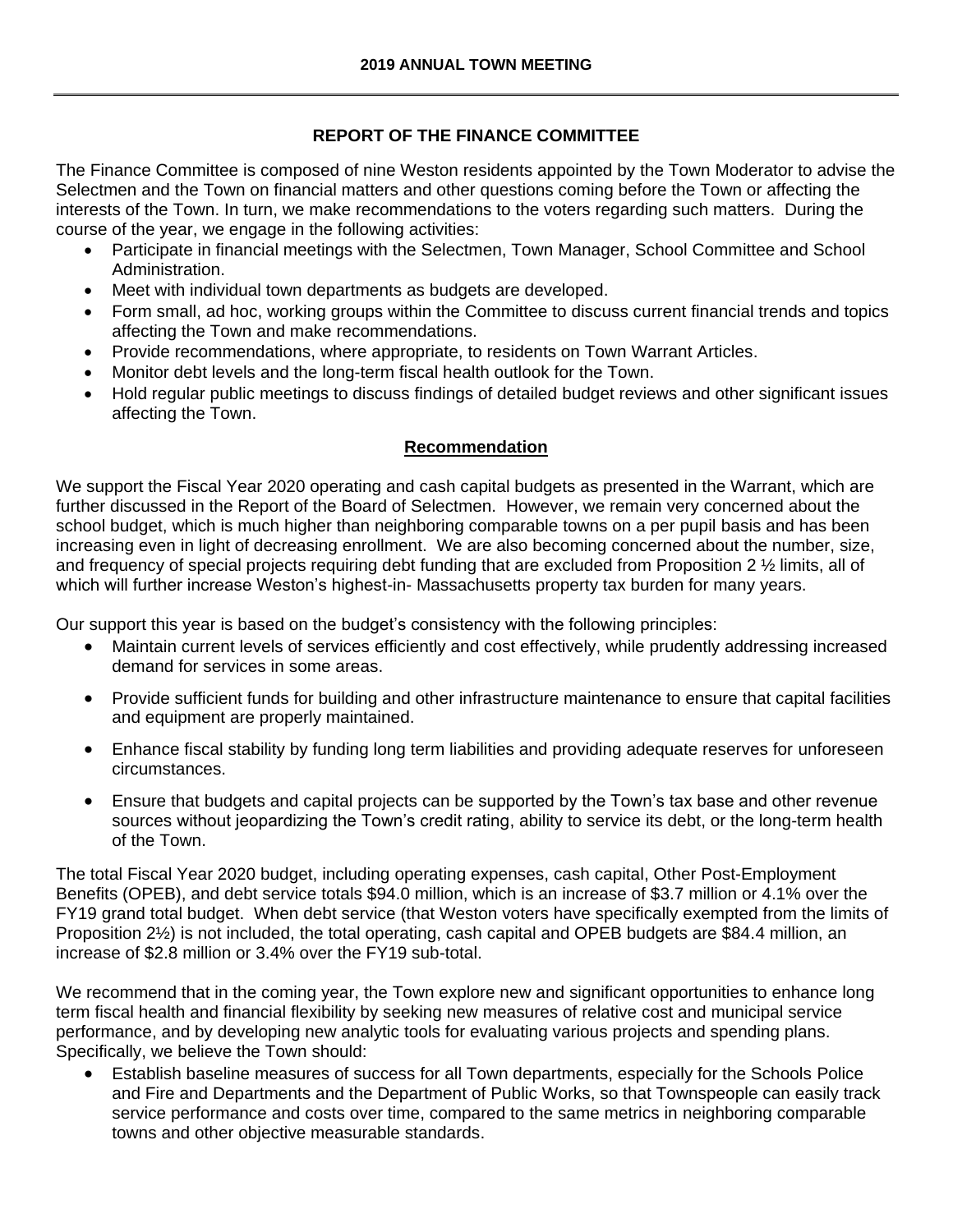Develop and implement a long-range financial planning model, so that we are all better able to analyze the financial implications and tradeoffs associated with various policies, commitments and large special projects over time.

## **Estimated Taxes**

87% of the revenues required to fund this budget and excluded debt service will be raised through the property tax levy. New growth in the tax levy (the increase from new construction) for FY19 was \$1.4 million and is estimated at \$0.6 million for FY20. This means the median assessed home value of \$1,187,400 is projected to see a real estate tax bill increase of \$756 from \$15,360 in FY19 to \$16,116 in FY20, or 4.9%.

| <b>ESTIMATED MEDIAN TAX BILL*:</b>                                                                                                                                                                                                | <b>FY20</b>    | <b>FY21</b>     | <b>FY22</b>     | <b>FY23</b> | <b>FY24</b> |
|-----------------------------------------------------------------------------------------------------------------------------------------------------------------------------------------------------------------------------------|----------------|-----------------|-----------------|-------------|-------------|
| <b>OPERATING EXPENSE</b>                                                                                                                                                                                                          | \$13,976       | \$14,402        | \$14,851        | \$15,309    | \$15,778    |
| <b>EXCLUDED DEBT EXPENSE:</b>                                                                                                                                                                                                     |                |                 |                 |             |             |
| <b>OUTSTANDING</b>                                                                                                                                                                                                                | \$1,627        | \$1,507         | \$1,370         | \$1,279     | \$1,210     |
| AUTHORIZED/UNISSUED                                                                                                                                                                                                               | \$47           | \$193           | \$183           | \$186       | \$176       |
| <b>NEW CAPITAL:</b><br><b>TOWN CENTER MASTER PLAN</b>                                                                                                                                                                             |                |                 |                 |             |             |
|                                                                                                                                                                                                                                   | \$24           | \$72            | \$257           | \$248       | \$252       |
| <b>TOWN CENTER-BURY UTILITIES</b>                                                                                                                                                                                                 | 12             | 48              | 159             | 161         | 164         |
| <b>FIRE RADIO EQUIPMENT</b>                                                                                                                                                                                                       | 0              | 0               | 49              | 50          | 38          |
| <b>FIRE ENGINE PUMPER</b>                                                                                                                                                                                                         | 0              | 0               | $\mathbf 0$     | 0           | 50          |
| <b>CHERRY BROOK CULVERTS</b>                                                                                                                                                                                                      | 0              | 0               | 24              | 37          | 38          |
| <b>SURFACE DRAINS</b>                                                                                                                                                                                                             | $\overline{0}$ | $\underline{0}$ | $\overline{24}$ | 50          | 63          |
| <b>TOTAL NEW CAPITAL</b>                                                                                                                                                                                                          | \$36           | \$121           | \$514           | \$546       | \$605       |
| <b>TOTAL EXCLUDED DEBT EXPENSE</b>                                                                                                                                                                                                | \$1,710        | \$1,820         | \$2,067         | \$2,011     | \$1,991     |
| <b>CPA SURCHARGE**</b>                                                                                                                                                                                                            | \$431          | \$446           | \$466           | \$478       | \$491       |
|                                                                                                                                                                                                                                   |                |                 |                 |             |             |
| <b>TOTAL ESTIMATED MEDIAN TAX BILL</b>                                                                                                                                                                                            | \$16,116       | \$16,668        | \$17,384        | \$17,798    | \$18,260    |
| <b>TOTAL AVERAGE TAX BILL</b>                                                                                                                                                                                                     | \$21,323       | \$22,053        | \$23,000        | \$23,548    | \$24,159    |
|                                                                                                                                                                                                                                   |                |                 |                 |             |             |
| MEDIAN HOUSEHOLD VALUE                                                                                                                                                                                                            | \$1,187,400    | \$1,205,211     | \$1,223,289     | \$1,241,639 | \$1,260,263 |
| lAVERAGE HOUSEHOLD VALUE                                                                                                                                                                                                          | \$1,571,000    | \$1,594,565     | \$1,618,483     | \$1,642,761 | \$1,667,402 |
| * ASSUMES BUDGET INCREASE OF 3.0%, REVENUE INCREASE OF 2.5% AND PROPERTY VALUE INCREASE OF 1.50% IN EACH YEAR<br>** DEBT SERVICE FOR CPA PROJECTS IS FUNDED BY CPA SURCHARGE. JOSIAH SMITH TAVERN IS A POTENTIAL UPCOMING PROJECT |                |                 |                 |             |             |

## *FY20- FY24 Estimated Median Tax Bill*

\*\* DEBT SERVICE FOR CPA PROJECTS IS FUNDED BY CPA SURCHARGE, JOSIAH SMITH TAVERN IS A POTENTIAL UPCOMING PROJECT CURRENTLY ESTIMATED AT \$13 MILLION (\$9 MILLION OF THIS AMOUNT IS POTENTIALLY DEBT SERVICE)

This 4.9% increase projected for Fiscal Year 2020 well exceeds the rate of inflation expected over the next few years (according to bond market indicators and economists' projections). It is also nearly two percentage points higher than the trends in Weston taxes over the last 5 and 10 years. While an annual tax growth of 1- 2% above the rate of inflation is not overwhelming in any one year, these repeated annual increases compound into a significant difference over time.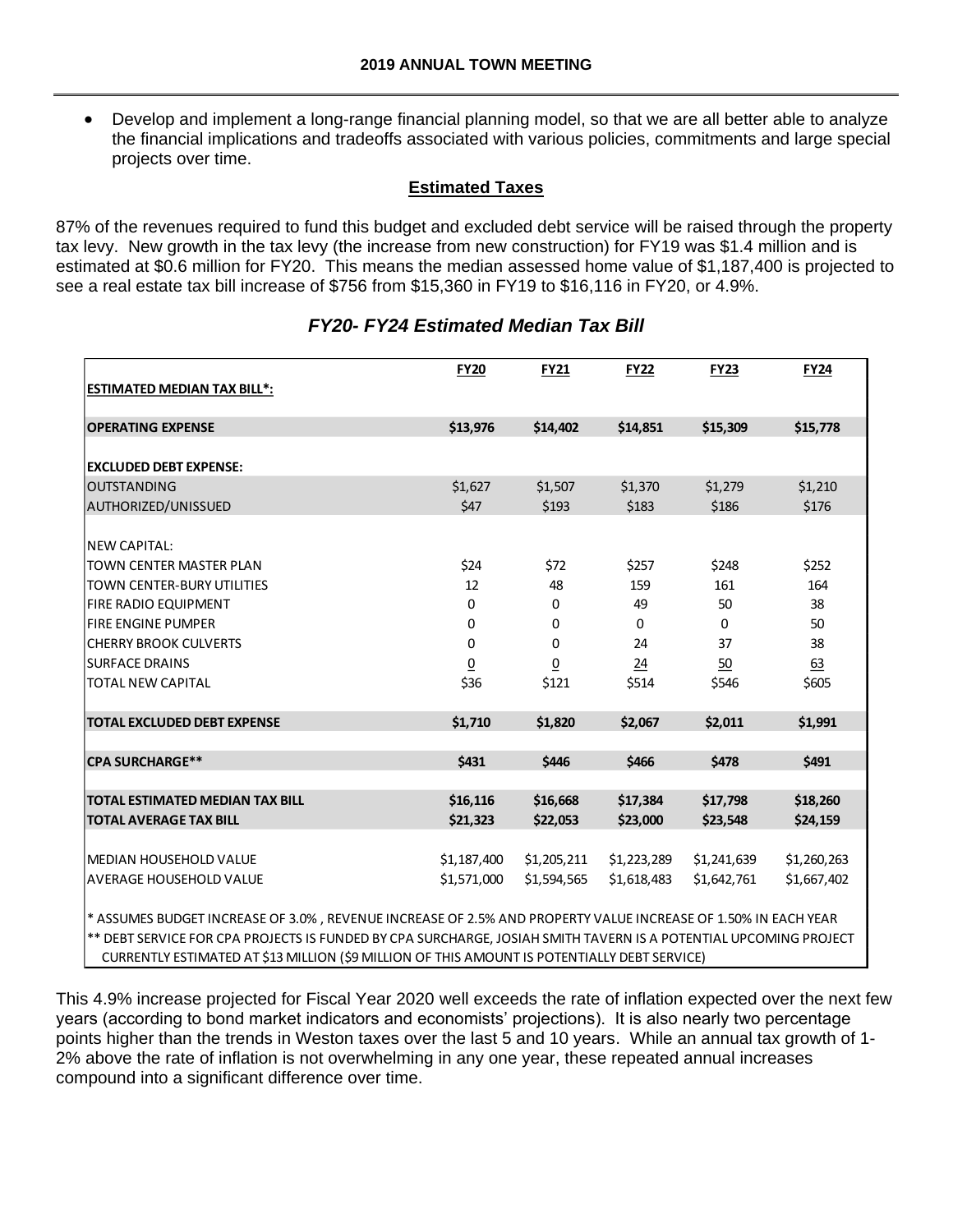

*Median Tax Bill Increase since FY10*

Weston has the highest taxes in Massachusetts. Weston's average single family tax bill in FY18 of \$19,653 is \$5,040 (34%) higher than the \$14,613 average of our comparable communities (which are the next eight highest tax towns in the state). While all towns are different in some ways and the costs of some municipal services reflect these differences, many of the largest costs - such as the cost of paving a mile of road, providing fire protection for a certain number of homes, or educating a child to a high standard - should be roughly the same across similar affluent towns.

# *Weston's Taxes Higher Than Comparable Towns*

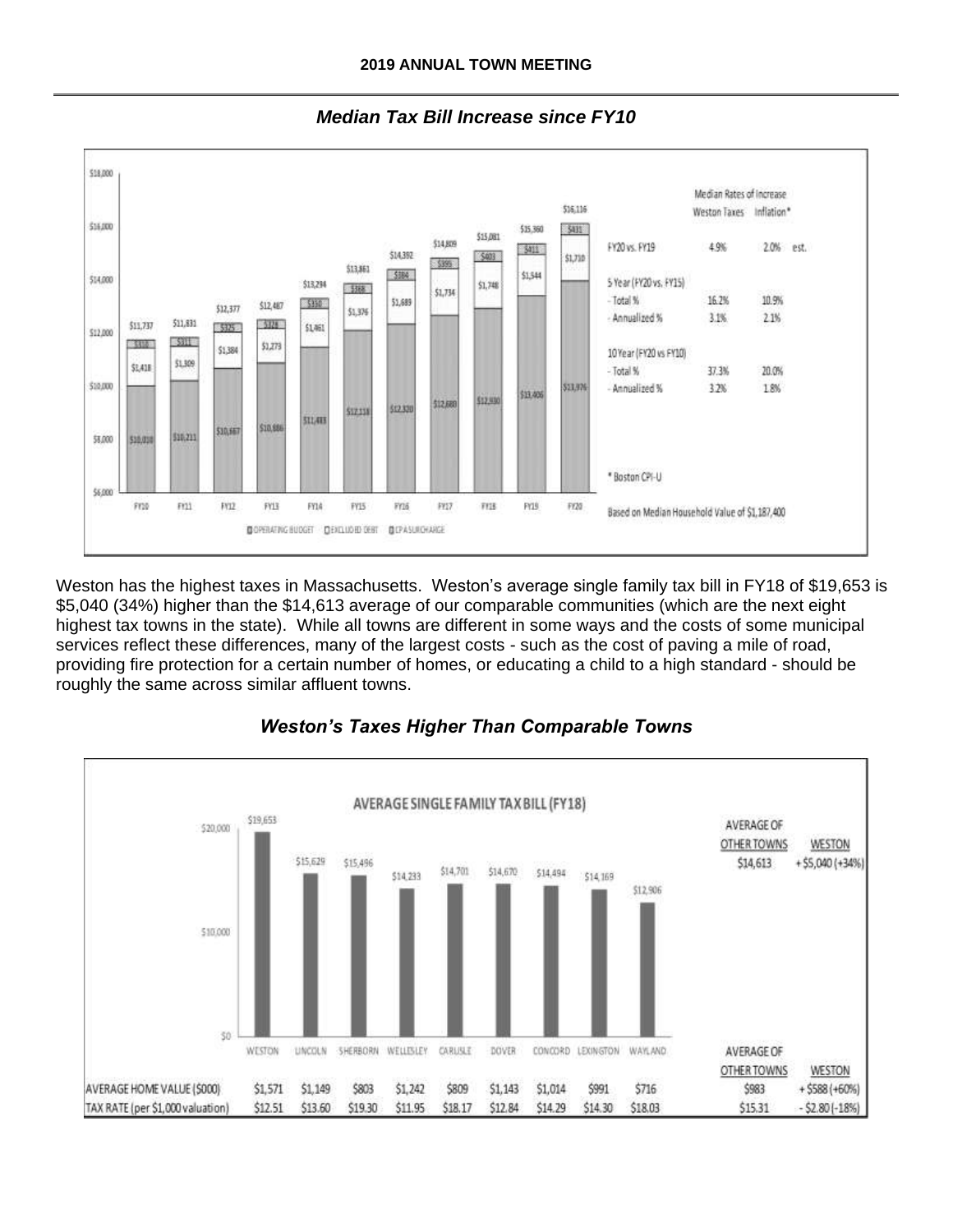

#### **Revenue and Expense Summary**

Weston derives essentially all of its revenue from the property taxes on our single-family homes (95% of tax base), as there is negligible commercial and industrial real estate in town. In FY20 Weston is expected to receive an increase of 2.7% in State Aid which projected to comprise 5.0% of the revenue for FY20. Local receipts make up another 6.7% (Motor Vehicle Excise being the largest local receipt at \$2.9 million).

On the expense side, nearly two thirds of spending is for Schools, including the cost of employee benefits and debt service on capital projects. Essential services (Public Safety, Department of Public Works and Facilities) which also include the cost of employee benefits and debt service on capital projects, make up another 25%. The remainder of expenses represents Town government and services that are important to the quality of life of residents, such as the Public Library and Council on Aging. Exempt debt service is increasing from \$8.7 million to \$9.6 million and now comprises 10.2% of the overall budget.

#### **Operating Budget Summary**

The overall operating budget – excluding debt service, employees' benefits, and funding of long term OPEB liabilities - is projected to increase by \$3.5 million (4.4%).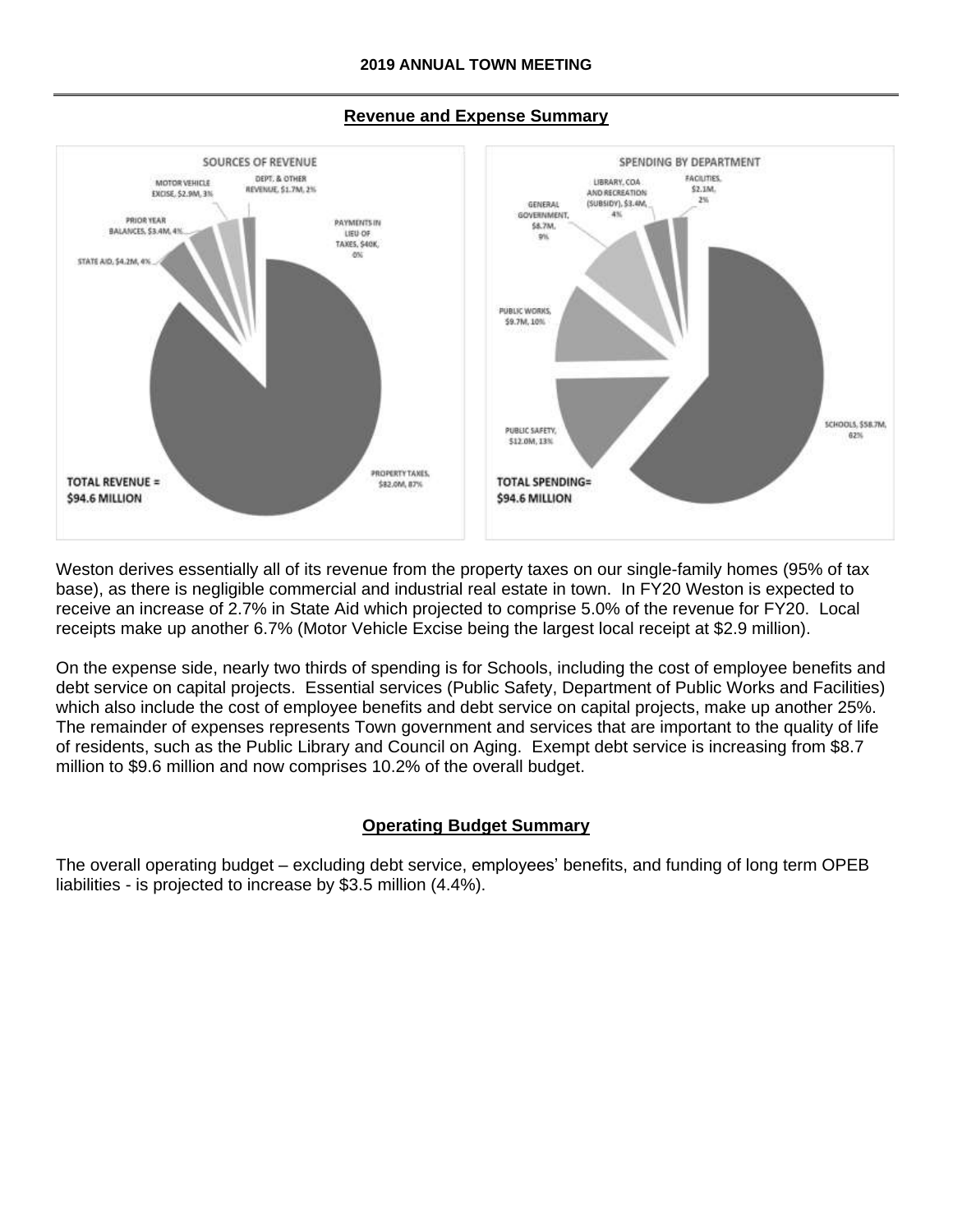#### **2019 ANNUAL TOWN MEETING**

|                                                           | Recommended<br><b>FY19</b> |               |           |            |
|-----------------------------------------------------------|----------------------------|---------------|-----------|------------|
|                                                           | <b>Budget</b>              | <b>Budget</b> | \$ Change | % Change   |
| <b>Operating Budget:</b>                                  |                            |               |           |            |
| Schools                                                   | 40,099,468                 | 41,441,391    | 1,341,923 | 3.3%       |
| Town Government, Facilities, Public Safety & Public Works | 20,944,592                 | 22,609,107    | 1,664,515 | 7.9%       |
| Employee Benefits & Other Fixed Costs                     | 17,662,275                 | 18,123,585    | 461,310   | 2.6%       |
| <b>Total Operating Budget</b>                             | 78,706,335                 | 82,174,083    | 3,467,748 | 4.4%       |
| <b>Non Operating Budget:</b>                              |                            |               |           |            |
| Cash Capital                                              | 760,000                    |               | (760,000) | $-100.0\%$ |
| Pre-Funding Long Term OPEB Liability                      | 2,121,634                  | 2,214,656     | 93,022    | 4.4%       |
| Gross Debt Service Exempt from Proposition 2 1/2          | 8,741,482                  | 9,624,481     | 882,999   | 10.1%      |
| <b>Total Non Operating Budget</b>                         | 11,623,116                 | 11,839,137    | 216,021   | 1.9%       |
| <b>Grand Total Budget</b>                                 | 90,329,451                 | 94,013,220    | 3,683,769 | 4.1%       |

Newly recommended increases that contribute to the 7.9% increase for General Government includes the supplemental roadway construction voted by the Selectmen as part of their multi- year plan to restore all of Weston roads to a basic 70% quality rating, along with the added DPW Deputy Director needed to manage that and other special projects:

| <b>Total New Recommended Increases (Town)</b>   | \$755,363 |
|-------------------------------------------------|-----------|
| Board of Health- Additional Nurse Hours         | 4,550     |
| Council on Aging- Part Time Office Assistant    | 5,000     |
| Police School Resource Officer (incl. benefits) | 16,209    |
| Info Systems Network Manager (incl.benefits)    | 37,090    |
| DPW- Stormwater Engineering Compliance          | 47,500    |
| DPW Deputy Director (incl. benefits)            | 145,014   |
| <b>Construction of Public Ways</b>              | \$500,000 |
|                                                 |           |

#### **Schools**

Weston has a longstanding tradition of supporting excellence in public education, and our schools are among the most highly rated in the Boston area. However, we are concerned by the rate of growth of the School budget in recent years despite continued and projected future declining enrollment. In FY20, this budget is rising by \$1,341,923 or 3.3% even though enrollment is projected to decline by 2.0% in FY20, with a 6.8% decline at the High School and a projected total enrollment decline of 9.2% over the next five years. We have much higher per pupil expenditures than those of neighboring comparable school districts, despite performance metrics which are not materially different from other comparable towns.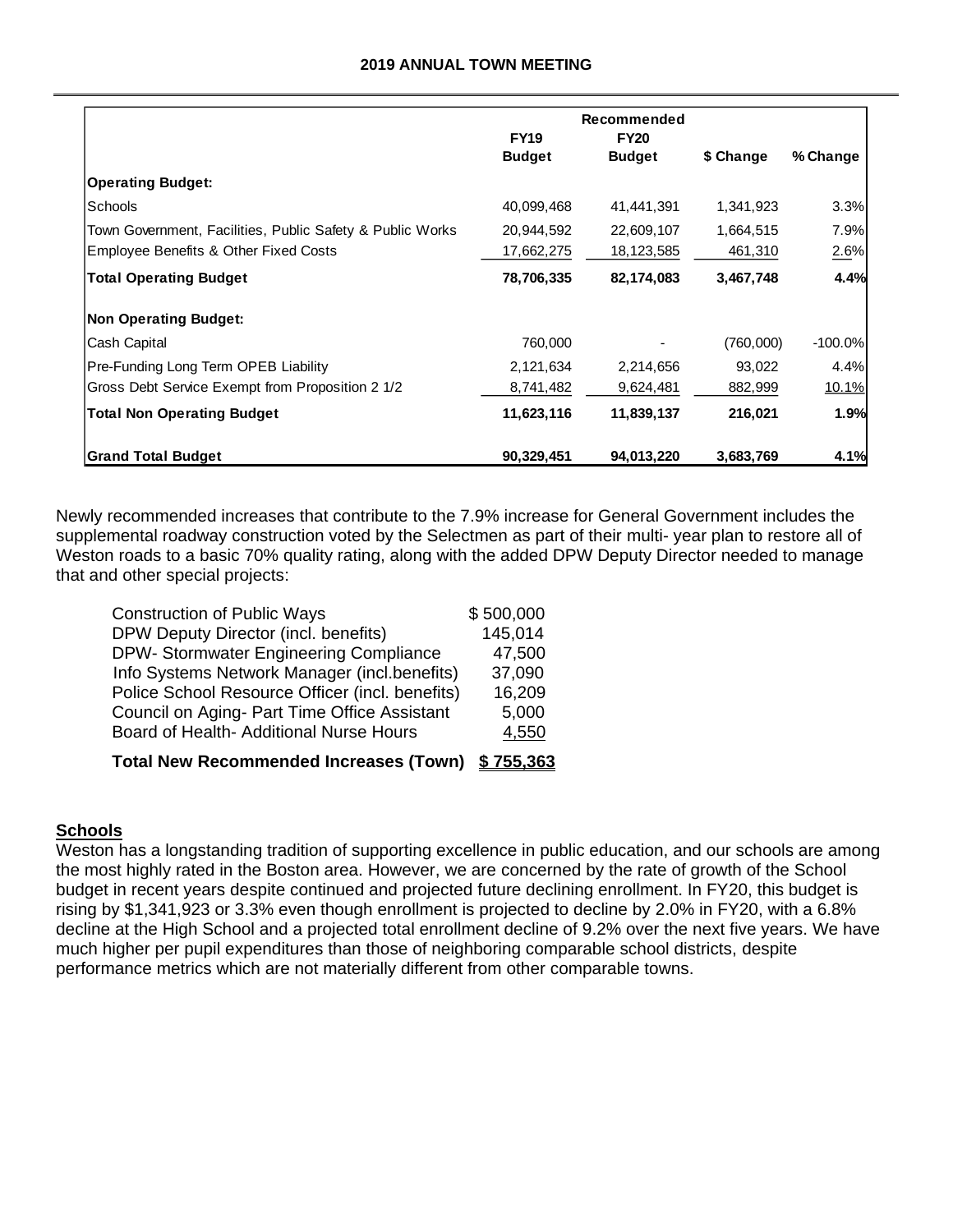

*Weston School Costs Higher Than Comparable Towns (FY17)*

In the coming year, the Finance Committee will continue working in collaboration with the School Committee to analyze in detail these apparently higher costs versus peer districts, and together explore possible areas of cost control, efficiencies, and savings that would not sacrifice excellence.

The graph below illustrates how the total cost of Education including related debt and benefits are rising despite a significant drop in enrollment and projected further declines in enrollment.



*Rising Cost of Education in Contrast to Declining Student Enrollment*

# **Town Government**

This part of the budget includes Public Safety, Public Works, the Library, Council on Aging, and Town Hall departments as well as the health insurance costs for all employees including the School Department and the retirement costs for all employees except teachers. The Town budget is increasing by \$2,125,825 or 5.5%.

The largest contributors to the increase are: Municipal Salaries (\$1,400,000), Road Maintenance (\$500,000), and Retirement (\$173,000). The increase for road maintenance recognizes the fact that the current level of funding is not sufficient, since between State funds and the Town budget, Weston has been funding less than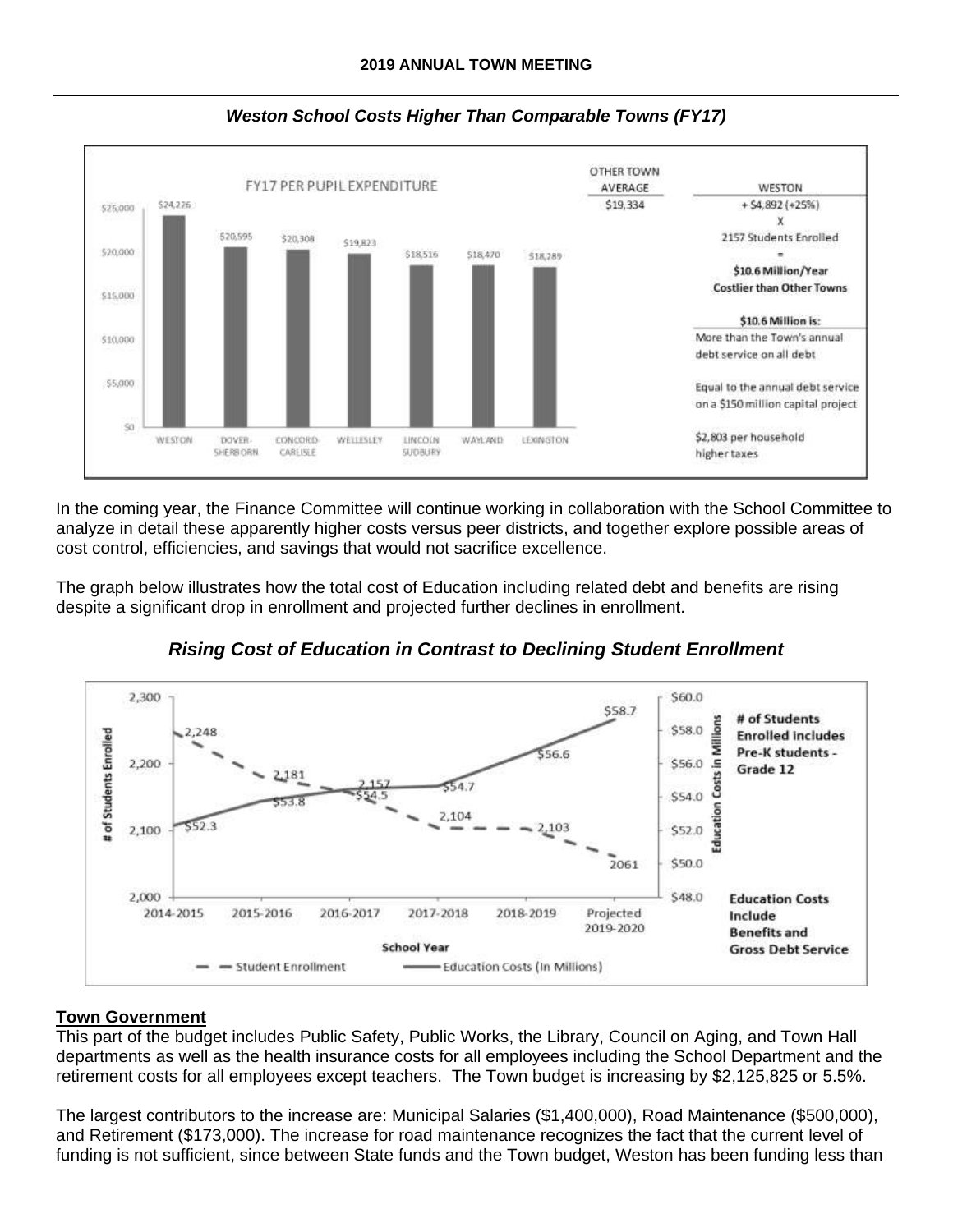what is needed to keep the roads in reasonable condition. Future budget increases in this area are also likely to be recommended.

#### **Healthcare Costs**

All Town and School employees belong to health insurance plans provided by the Massachusetts Group Insurance Commission (GIC). Last year's health insurance cost decreased by 2.1% and FY20 is increasing by 2.6%. While recent year-to-year cost increases have not been unreasonable, we note that Weston's employee benefits are significantly more costly than those in neighboring communities - an issue requiring some further research and perhaps reconsideration as we approach the mid-2021 renewal date of the current healthcare insurance contract.

#### **Pension and Retiree Healthcare Costs**

Like all municipalities, Weston has significant pension and retiree health insurance liabilities. (The latter are called Other Post Employment Benefits, or "OPEB.")

As of June 30, 2018, the Town's pension liability was underfunded by \$61.4 million. Massachusetts law recently extended the timeframe by which municipal pension plans must be fully funded. The Middlesex Retirement System, of which the Town is a part, has adopted a funding schedule that will provide for full amortization of the unfunded liability by 2035. The Town must pay annual assessments to Middlesex Retirement System to fulfill this obligation. The FY20 assessment is \$5.3 million.

With respect to OPEB, the Town currently pays for employee and retiree healthcare costs each year through the operating budget as they come due. The Town also prefunds future health care costs for current employees, as well as partially prefunding health care costs for current and prior employees (that had not been reserved for in the past) in the OPEB trust fund. As of June 30, 2018, the unfunded OPEB liability was \$66.5 million. Unlike the pension liability, no law requires funding the OPEB liability. Nevertheless, the Selectmen and Finance Committee believe it is prudent and responsible to fund this liability over time, rather than leaving it solely as a burden to future taxpayers. This year we recommend an additional contribution of \$2.2 million to the OPEB reserve. As of January 31, 2019, the OPEB reserve balance was approximately \$18.2 million.

# **Capital Spending, Debt Levels, and Credit Rating**

Since 1997 the Town has authorized a number of large capital projects totaling nearly \$197 million. This includes major renovations of the schools, construction of the new Field School, Community Center, DPW and Police Station, an addition to the Town Hall, Case Campus Improvements, Case Estates Land acquisition, Case House Rehabilitation and Town Center Master Plan and Burying of Utilities. Outstanding excluded debt against these projects (as well as a number of smaller projects), once fully bonded as projected in FY21, will reach approximately \$91 million (see the chart on the next page). Note that this debt is well above Weston's annual town operating budget.

We are concerned about the large number, size, and frequency of these various projects. Projects are encouraged by our practice of forming ad hoc long-term committees, which become committed to seeing them happen without regard to bigger picture trade-offs or costs. There is a tendency to analyze projects in isolation, and to focus on debt service when presenting projects to the Town (e.g. only \$200 per taxpayer per year for the next 20 years) rather than considering that the debt service costs of all of these various projects add up to a significant amount for years to come. The ongoing maintenance costs resulting from an individual project must also be weighed, as these may require the addition of permanent personnel and or/equipment. In addition to the annual tax impact, this debt can ultimately also affect real estate values. When a property is eventually sold, a buyer will be looking at the overall tax bill, which is by far the highest in the state, rather than a small amount per year associated with any one project.

We expect that total excluded debt service for FY20 will be \$9.6 million, with \$6.6 million representing principal payments. The Town opportunistically refinances the interest rate it pays on debt when appropriate and allowed by law. We also note that the Town benefits from very low interest rates, because of its Aaa bond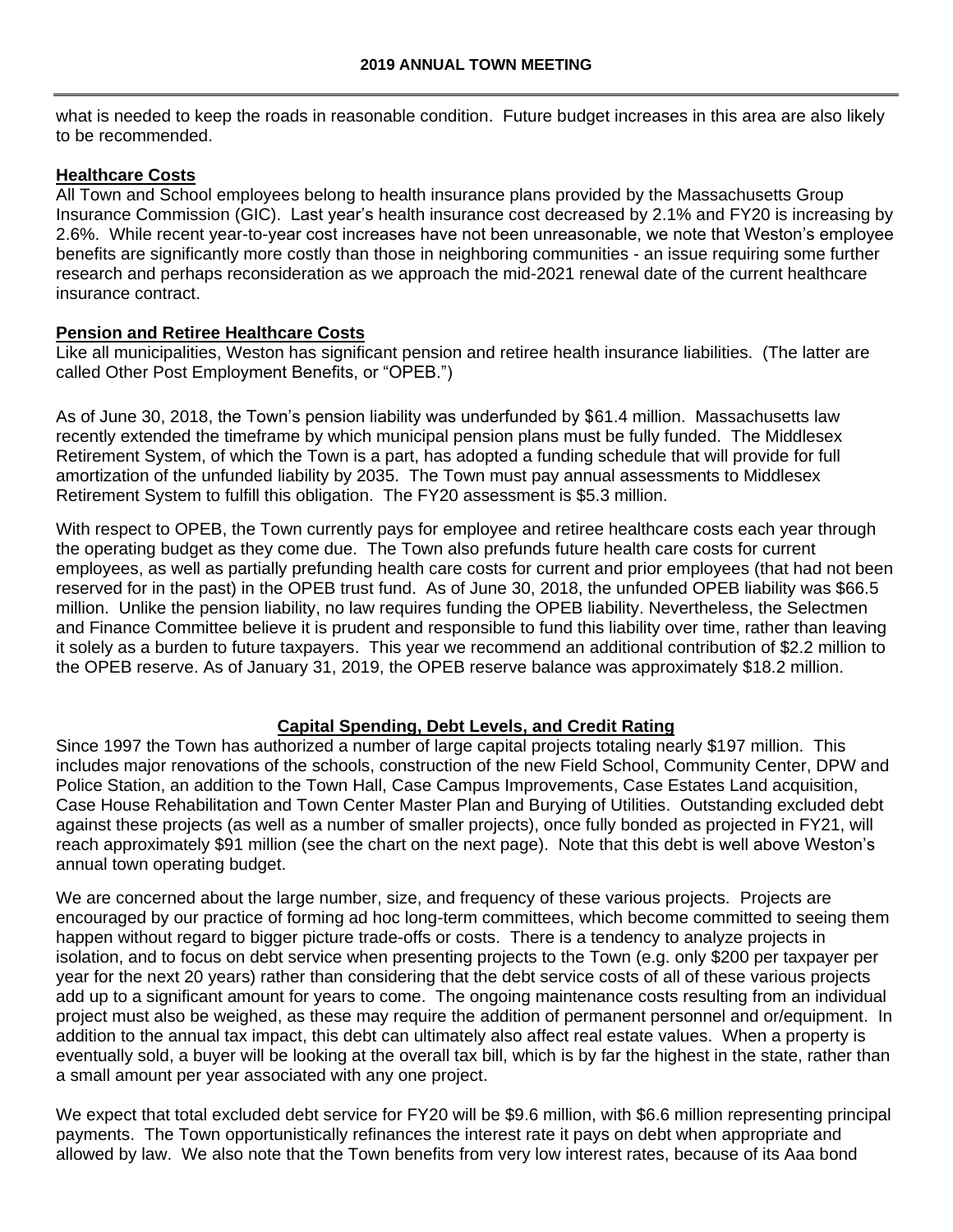rating and the current low interest rate borrowing climate. Future projects may need to be financed at higher interest rates.

If all FY20 projects pass at Town Meeting, the Town's total outstanding excluded debt is estimated to be \$76 million as of June 30, 2019. For FY20, we anticipate an additional borrowing of \$11 million consisting of:

- \$5.5 million for the Town Center Master Project (1/2 of the amount authorized)
- \$3.6 million for the Burying of Utilities (1/2 of the amount authorized)
- \$0.6 million for drainage improvements
- \$0.5 million for culvert repairs and
- \$0.8 million for fire radio equipment

# **Actual and Projected Excluded Outstanding Debt – FY10 through FY21**

Assumptions:

- Outstanding principal is paid down as scheduled
- Includes projects authorized & unissued from prior town meetings (Case House- \$7.8 million, Route 30 - \$0.9 million)
- Includes Town Center Master Plan and Burying of Utilities voted at March 2019 STM
- Includes FY20 Capital Projects being brought to May 2019 Annual Town Meeting (Drainage Improvements - \$0.6 million, Cherry Brook Culverts - \$0.5 million and Fire Radio Equipment - \$0.8 million)
- Does not include any possible or unforeseen future capital projects



# *FY10-FY21 Actual and Projected Outstanding Excluded Debt*

# **Projected Outstanding General and CPA Debt by Department – FY20**

Assumptions:

- Includes all assumptions in previous chart
- Includes outstanding CPA debt funded by the CPA Surcharge
- Includes 500 Wellesley Street CPA Capital Project being brought to May 2019 Annual Town Meeting
- Includes FY20 CPA Capital Projects anticipated to be brought to future town meetings (e.g. \$9 Million Josiah Smith Tavern Construction to be potentially funded by borrowing)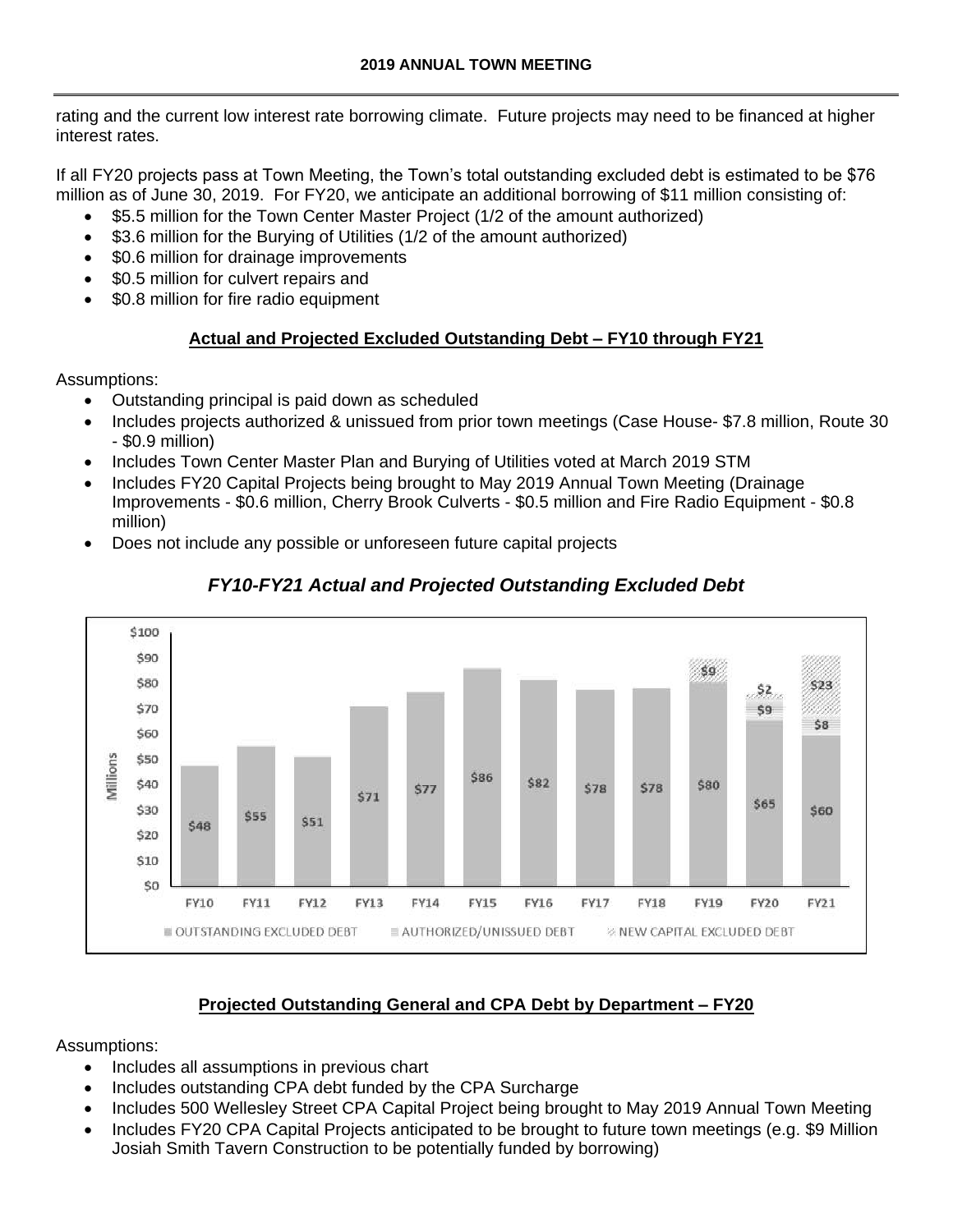

In FY2020, the Town's ratio of debt service to operating revenue will be approximately 10.2% which is not expected to exceed the 15% threshold that is a guideline for a Aaa-rated municipality.

On two other key measures relevant to our credit rating, our ratios are favorable. Total outstanding debt represented only 1.50% of the Town's total assessed valuation in FY19, well below the 5% General Debt Statutory Limit and the 10% considered a warning indicator by credit rating organizations. Total outstanding debt as a percent of per capita income was 3.15%, also well below a 15% threshold considered a warning indicator by credit rating organizations.<sup>1</sup>

#### **Reserves**

Over the past 12 years, total reserves have grown from \$0.6 million in FY05 (when the reserve policy was created) to \$19.9 million as of 12/31/2018. We believe the Town is more than adequately reserved.

As previously discussed, the Town, along with most others in the country, has a significant unfunded OPEB liability. The majority of these costs are far in the future and will be significantly impacted by healthcare inflation, investment returns and possible changes in national healthcare policy. Although not required, starting in 2010, the Town began accumulating funds in a special trust that will allow us to achieve better returns on these investments. The OPEB Trust now stands at \$18.2 million and we expect to continue to make significant future contributions.

The Town continues to enjoy the highest credit rating on its debt (Aaa). We will continue to monitor the Town's Reserve policy with an objective of maintaining it, so as to minimize the Town's borrowing costs.

 $\overline{a}$ 

<sup>1</sup> The ratio of debt to household income is based upon the U.S. Census Bureau's most recent five-year American Community Survey, conducted between 2010 and 2014, for Weston's median household income of \$201,200.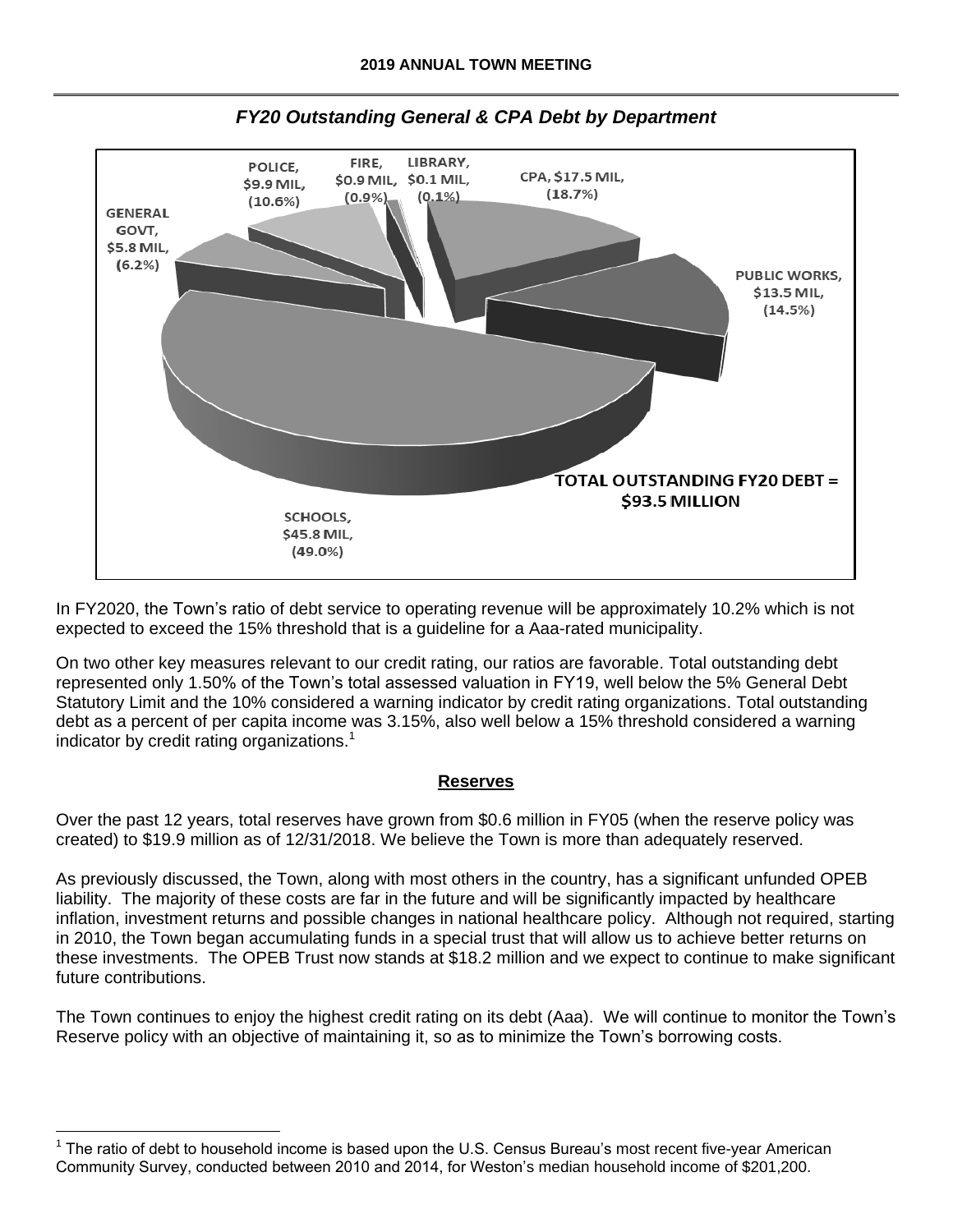## **Longer Term View**

More than 80% of the Town's budget is related to personnel costs (School and Municipal), so controlling the growth of these costs directly results in controlling the growth of the budget. Long-term liabilities for pension and retiree healthcare continue to be significant. Outstanding debt is increasing as more large projects are added. Below is a chart of the Town's largest outstanding financial obligations as of June 30, 2019:





This total level of debt and unfunded pension and retiree healthcare liabilities, now approaching a quarter of a billion dollars, is far higher than in comparable neighboring affluent towns on a per household basis. In FY17, Weston's total debt and unfunded liabilities totaled approximately \$52,900 per household, well over twice the comparable average of about \$22,000 per household (+\$30,900 or +140%). Further, Weston's debt and unfunded liabilities are over twice as large as our total annual operating budget, compared with neighboring comparable towns averaging debt and unfunded liabilities at 125% of their operating budgets.